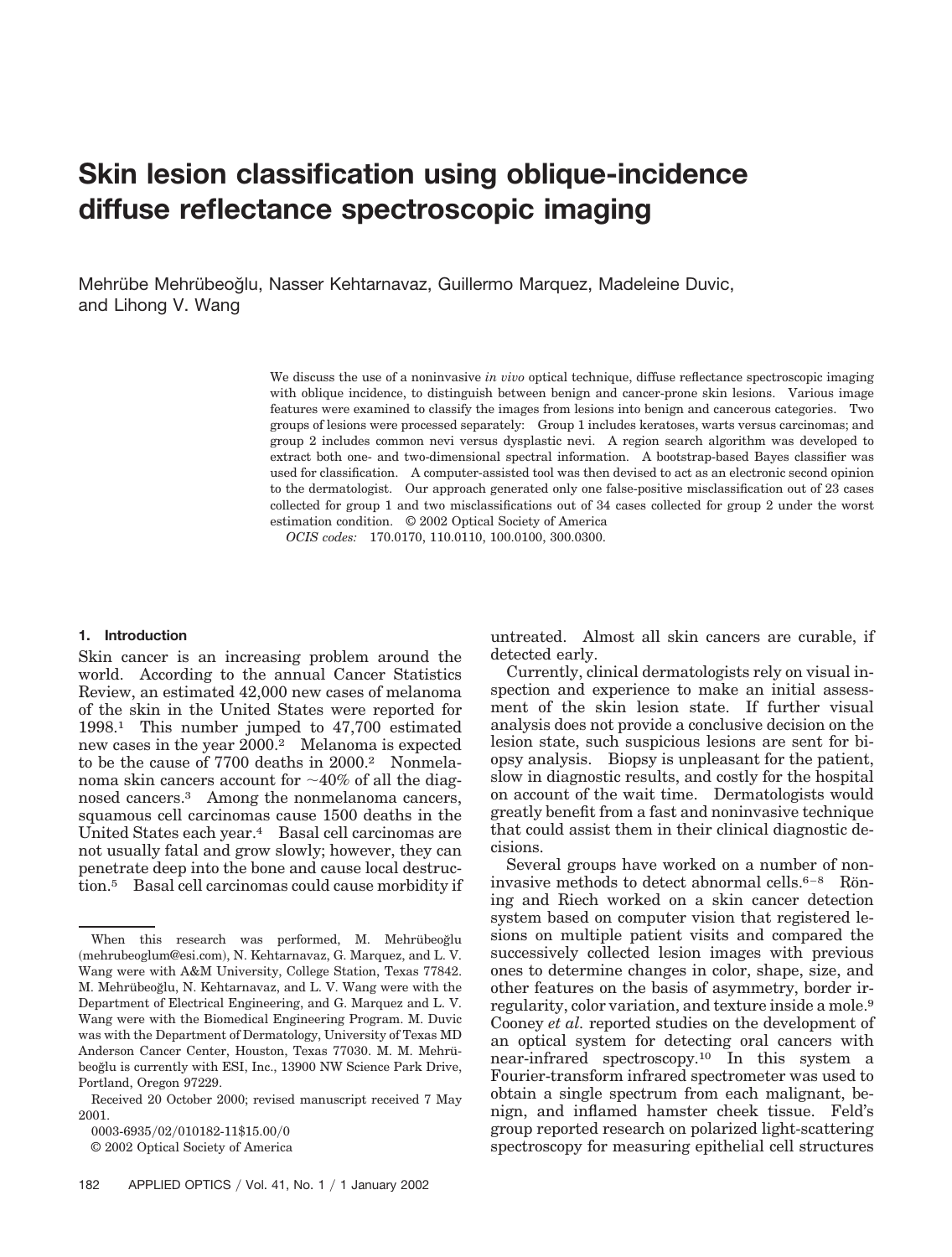

Fig. 1. Optical probe for light transmission. The source fiber transmits the white light onto the skin surface. The diffusely reflected light off the skin surface is collected by a series of 13 optical collection fibers.

quantitatively in an attempt to detect and diagnose precancerous changes in human tissues.11 Wallace *et al.* discussed assessing pigmented skin lesions with spectrophotometry and feature selection techniques.12 Some of their successful features included slopes, curvature, mean, and variance within regions of spectra.

In this paper we investigate diffuse reflectance spectroscopic imaging (DRSI), a fast and noninvasive technique, with oblique incidence,<sup>6</sup> to identify benign and cancerous or cancer-prone skin lesions for the purpose of reducing unwanted benign biopsies. DRSI with oblique incidence has an advantage over normal incidence by gathering information from superficial layers without penetrating deep tissue.6 This is of particular importance, since skin cancer information is usually present in the top layers of the skin tissue, and deeper layers only add to the background noise in the signal. $11$  In addition, obliqueincidence DRSI is sensitive to scattering and is able to separate absorption from scattering in homogeneous scattering media. Oblique-incidence DRSI is used in a multifiber array mode such that spatial information is also gathered along tissue surface. We have combined the DRSI technique with image processing and pattern recognition to provide the dermatologist with a computer-assisted tool to determine the state of unknown lesions in clinical settings.

In the following sections we describe the equipment and setup used in this study, images of skin lesions collected *in vivo*, feature extraction and selection, effective features, and classification. The information conveyed by the effective features is discussed in Section 7.

# **2. Equipment and Setup**

The image acquisition for the DRSI system is composed of a light source, transmission (source and receiver) fibers, a spectrograph, a CCD camera, and a personal computer. The CCD camera has a 512  $\times$ 512 pixel array of area 9.7 mm  $\times$  9.7 mm. A halogen lamp (Dolan-Jenner Industries, 100 W) is used as the broadband white-light source. The source light is delivered to the skin surface via a source fiber within a fiber-optic probe (Fig. 1). The fiber-optic probe is made from brass tubing and  $200$ - $\mu$ m-diameter, low-OH optical fibers. The optical fibers consist of 1 source fiber and 13 receiver fibers. The source fiber is oriented at 45° with respect to the horizontal axis. The 13 vertical receiver fibers are arranged in a linear array spanning 3.5 mm. The receiver fibers collect the diffusely reflected light from the skin surface and deliver the collected light to the spectrograph (Oriel, Multispec 257; Fig. 2). The probe is positioned on the skin surface without pressure for image acquisition. The outputs from the receiver fibers are



Fig. 2. DRSI system. The spectral information from the diffusely reflected light off the skin surface is transmitted to the CCD camera system via the probe and the imaging spectrograph.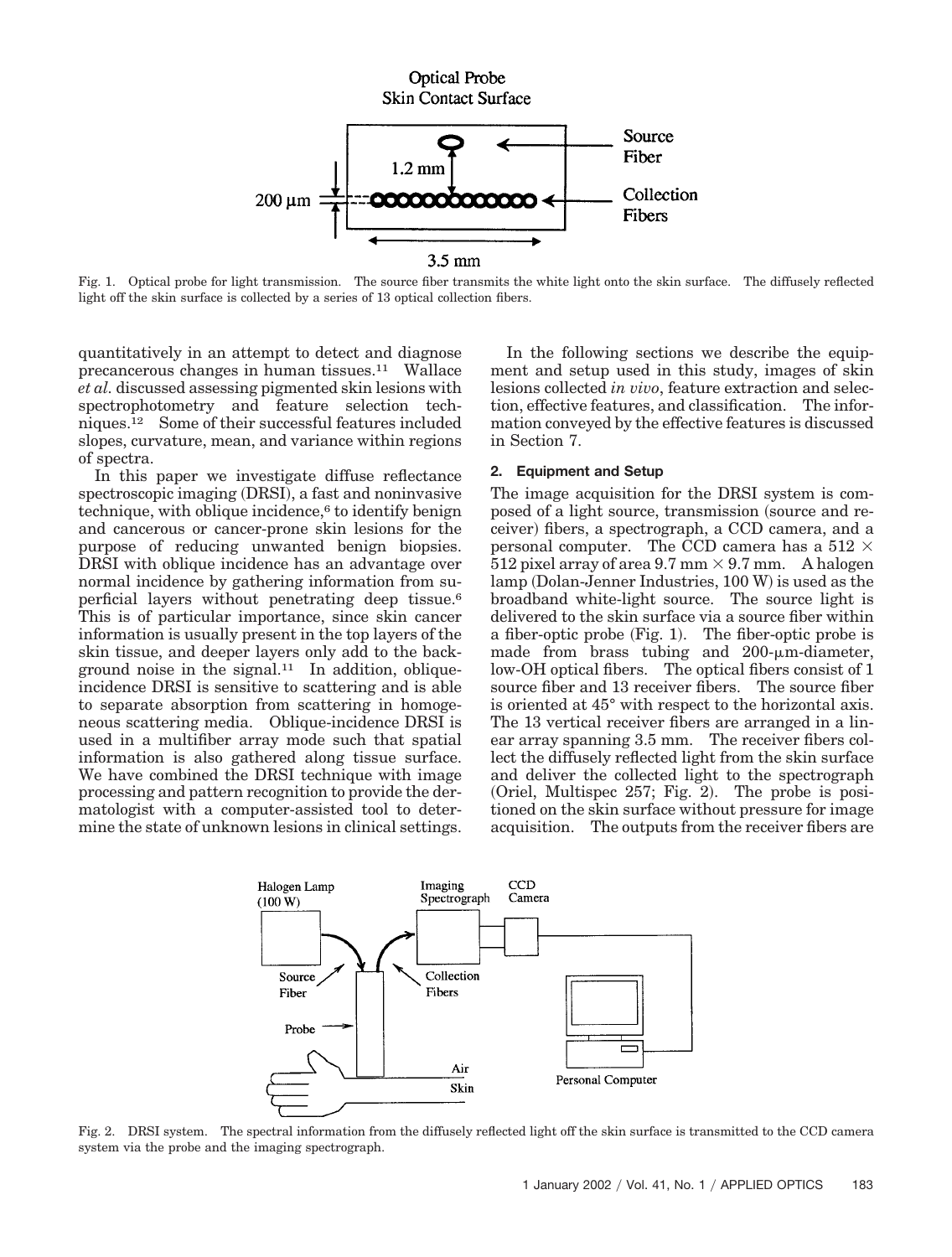placed at the object plane of the imaging spectrograph. The spectrograph disperses the onedimensional (1-D) light from each fiber into the spectral components between 518 and 760 nm. The spectra from the 13 fibers are then projected in the form of a two-dimensional  $(2\text{-}D)$  image onto the CCD matrix (Princeton Instruments, Inc., Model 1530P), as shown in Fig. 2.

The vertical dimension of the CCD array represents the spatial distribution of the diffuse reflectance in terms of fiber locations. The horizontal dimension represents the spectral distribution for the diffusely reflected light collected by each receiver fiber. The personal computer controls the imageacquisition parameters and records the spectral images automatically.

# **3. Collected Images of** *in vivo* **Skin Lesions**

Only the suspicious lesions, whose state the dermatologist could not determine by visual inspection, are included in the sample pool. The images are subdivided into two types of cancer groups, namely, carcinomas (basal and squamous cell carcinomas) (group 1) and melanomas (group 2). The dermatologist is able to separate the two cancerous subgroups, or suspicious lesions belonging to these subgroups, by color and other visual textural characteristics; however, she may not be able to separate the benign from the cancerous lesions within each subgroup.

The collected samples consist of benign (keratoses, warts) and cancerous (squamous and basal cell carcinoma) lesions from group 1 and of benign (common nevi) and intermediate or potentially cancerous (dysplastic nevi) lesions from group 2. These samples were obtained at the University of Texas MD Anderson Cancer Center in Houston, Texas. Among the tested lesions, biopsy reports have identified 15 lesions belonging to group 1 as benign and 8 lesions as cancerous for a total of 23 lesions. For group 2, 13 lesions are benign and 21 intermediate for a total of 34 lesions. The lesions are 2–8 mm in diameter.

Multiple (three to five) spectral images have been acquired from each suspicious lesion and the neighboring healthy skin. The images from the healthy skin are collected away from the lesion site to prevent signal interference from potential extended lesions beneath the skin. In group 1 a total of 222 image samples have been collected from 23 cases, 111 lesion and 111 healthy images (73 benign and 38 cancerous. In group 2, image samples from 34 cases have been acquired for a total of 340 images, 170 lesion and 170 healthy images (65 common and 105 dysplastic nevi. For each image the probe is removed and randomly repositioned on the lesion or healthy skin surface to obtain multiple and minimally dependent images from different locations or orientations on the skin surface.

# **4. Feature Extraction and Selection**

For each image the individual spectra from the fibers are first corrected for the instrument function by a calibration factor. We obtain the calibration factor



Fig. 3. Sample image. Horizontal axis, location of fibers. Vertical axis, wavelength at which the light was collected. Different shades of gray in the image represent the relative intensity of the received light. (Correct aspect ratio is not shown, for visual clarity.)

from the camera by turning off the delivery fiber light and acquiring a calibration image, which is necessary, since fiber material as well as mechanical mounting may cause variations in individual fiber response to the collected light. The individual spectra from each fiber are separately filtered with a 1-D five-point running-average filter and then intensity scaled. The scaling operation compresses the image intensities between 0 and 255 for an 8-bit-resolution (256 gray levels) image. The images from different lesion groups and classes look similar to the naked eye. A sample diffuse reflectance spectroscopic image is shown in Fig. 3.

During data collection the probe is placed on the apparent center of the lesion surface. The total probe contact area is 3.5 mm, which indicates that for lesions smaller than this size, the edge fibers collect diffusely reflected light from the surrounding apparently healthy tissue. For this reason information from the first and last two fibers (fibers  $1, 2, 12, 13$ ) are removed from the analysis of all the images, to allow a consistent analysis procedure for all the image samples.

Feature extraction involves first identifying features that discriminate among classes. In this study a comprehensive list of features have been tested, including 1-D signal features (spectral features from a single fiber and spatial features from multiple fibers) and 2-D texture features taking advantage of the combined frequency and spatial information. New features that capture the specific characteristics of the images acquired by the DRSI system have been introduced.

The classes to be separated must contain distinct within-class similarities and between-class differences. Features depicting these similarities and differences can then be extracted and used for image classification. Visual inspection of the lesion data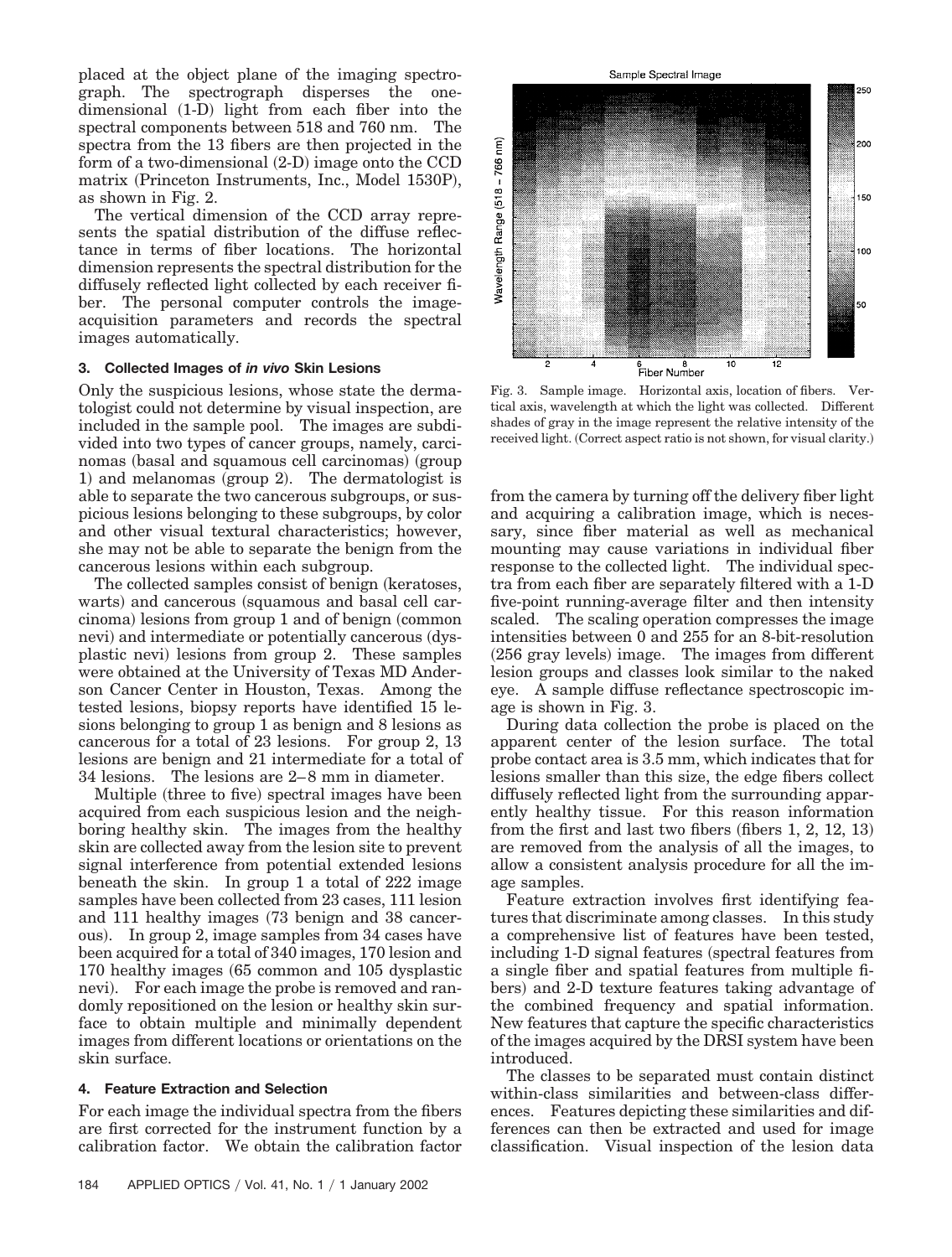

Fig. 4. Sample intensity-scaled single-fiber spectra from benign (left) and cancerous (right) skin lesions in group 1.

reveal only subregional local variations among the spectra belonging to the classes (see Fig. 4 for spectra from group 1 and Fig.  $5$  for group 2). Using information from specific spectral ranges instead of the entire spectrum allows the extraction of small differences between the classes that would otherwise be averaged out and missed when the entire spectrum is used. Using spectral ranges rather than the entire spectrum permits extraction of unique features effective at particular wavelength ranges.

To find regions and widths of regions that provide information for optimum class separation, a region search algorithm (RSA) has been developed to extract features at various spectral locations and region widths (1-D analysis). The results for each of the tested features are then plotted on separate scatter plots with each data point labeled according to the class to which the spectral subregion belongs. A statistical discriminant analysis is then performed to test the success of the extracted features in separating the classes, as further explained in Section 5.

Similarly, image block analysis (2-D) has been carried out with the same RSA. Features from subimages, obtained by means of combining information from selected fibers and wavelengths, have been tested with a moving window and varying window sizes along the length of the image to determine 2-D regions that yielded information for maximum separability. The window *width* is kept at 9 pixels corresponding to the maximum number of nine analyzed fibers. The window *length*,  $L_i$ , is changed from 5 to 508 pixels as we search for the optimal window length and location for each tested feature. With this procedure, different optimum subregions are found for different features. A schematic diagram of the regions searched by the RSA is depicted in Fig. 6.

Fisher discriminant value and the area under receiver operating characteristic (ROC) curves are used as two measures of feature effectiveness. Fisher distance is a measure of class separability.<sup>13</sup> The mean and standard deviation of the feature values in each class are used to compute the Fisher distance. For a two-class problem, the Fisher distance is computed by

$$
F_{bc} = |\mu_b - \mu_c|/(\sigma_b^2 + \sigma_c^2)^{1/2}, \tag{1}
$$

where  $\mu_b$  is the mean of the feature values for the benign class,  $\mu_c$  is the mean of the feature values for the cancerous class,  $\sigma_b$  is the standard deviation of the feature values for the benign class, and  $\sigma_c$  is the standard deviation of the feature values for the cancerous class.  $\;\;$  (In group 2,  $\mu_c$  and  $\sigma_c$  correspond to the intermediate lesion parameters.



Fig. 5. Sample intensity-scaled single-fiber spectra from benign or common nevi (left), and intermediate or dysplastic nevi (right) lesions in group 2.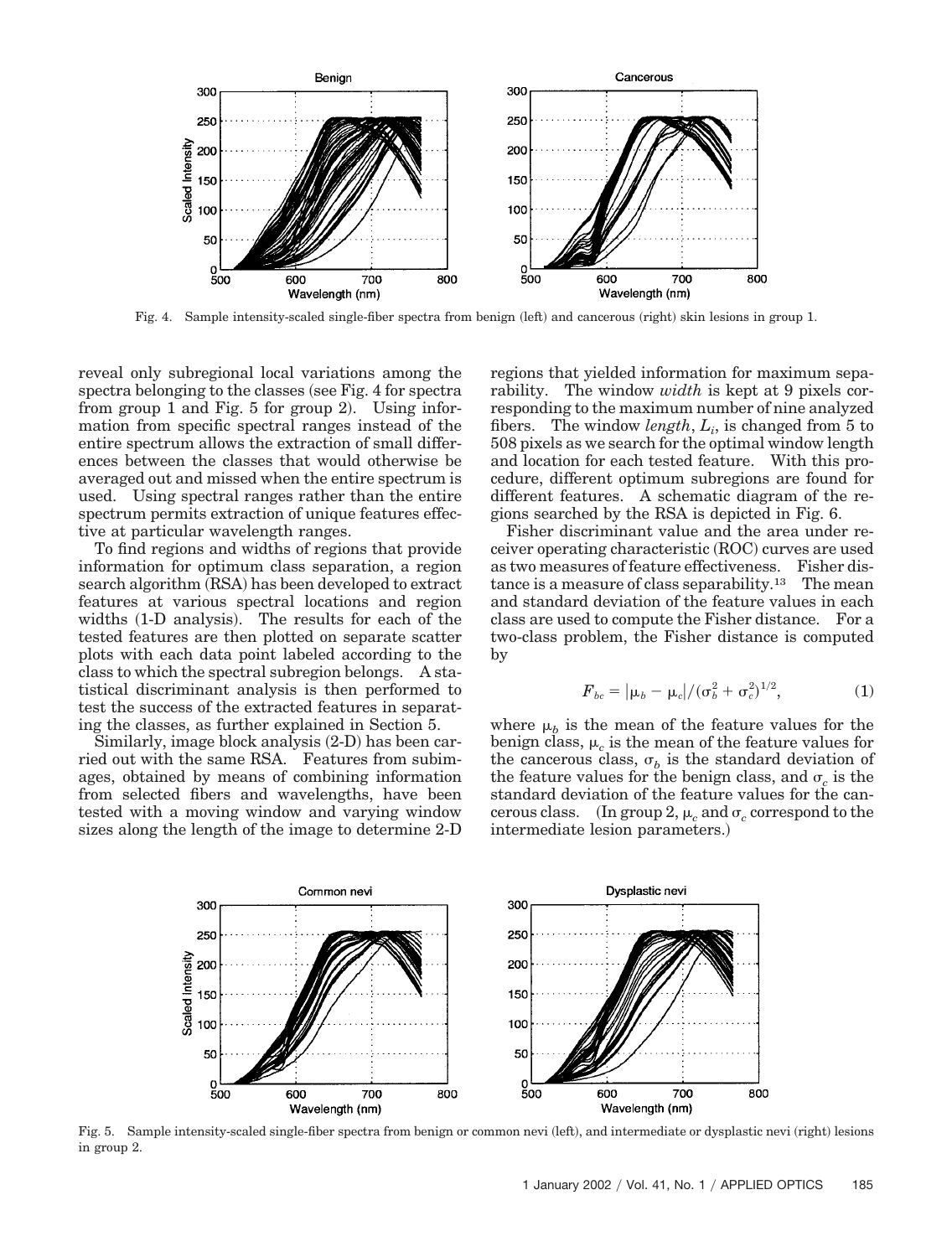

Fig. 6. Schematic diagram of the region scanned by the RSA. The width of the window corresponding to fiber number was kept at 9 pixels. The length, *Li* , and location of the window were varied to find the optimum region and width of region for a given feature.

As can be seen from Eq.  $(1)$ , the Fisher distance increases as the difference between the means of the feature values for the two classes increases or as the separability between the two classes increases. Similarly, as the standard deviation of the feature values in each class decreases, the Fisher distance increases. This indicates that the extracted features can be ranked with the Fisher distance, and features that generate relatively high Fisher distances can be considered effective.

In this paper we report the product of the Fisher distance and the area under the ROC curve as a measure of feature effectiveness for a more reliable feature-ranking scheme. ROC curves characterize the true positives and false positives for different threshold values on the scatter plots. The area under the ROC curve describes accuracy<sup>14</sup> and represents the efficiency or performance of the feature. For good separation, the area under the ROC curve must be maximized. The ROC curve is plotted as the true-positive fraction versus false-positive fraction at different threshold values. The ROC curves represent sensitivity versus  $(1 - \text{specificity}).$ Sensitivity is defined as the fraction of correctly identified (true) positive events [cancerous (group 1) or intermediate (group 2) lesions] over all the positive events. Specificity is given by the total correctly identified (true) negative events over all the negative events (benign lesions).<sup>15</sup> The features are arranged in descending order according to the product of the Fisher distance and the ROC area. The effective features are selected from the top of the list with the highest product values. The selected features are tested for correlation. The features contributing least to separation (features corresponding to the same outliers in scatter plots are not selected.

# **5. Effective Features**

The ideal features separate classes with 100% sensitivity and specificity. In reality, perfect separation is rarely achieved. The goal, then, is to identify different features that provide for separability of classes with minimum overlap for different data samples so that when multiple features are combined, classification can be performed successfully.

|                            | 1-D and 2-D Features          |                    |
|----------------------------|-------------------------------|--------------------|
| Statistical                |                               |                    |
| Mean                       | Kurtosis                      | Second moment      |
| Variance                   | Energy                        | Third moment       |
| Skewness                   | Entropy                       | Fourth moment      |
| Co-occurrence matrix based |                               |                    |
| Mean                       | Contrast                      | Cluster shade      |
| Variance                   | <b>Inertia</b><br>(contrast)  | Cluster prominence |
| Energy                     | <b>Inverse</b><br>recursivity | Dissimilarity      |
| Entropy                    | Maximum<br>probability        |                    |
| Wavelet based              |                               |                    |
| Mean                       | Kurtosis                      | Second moment      |
| Variance                   | Energy                        | Third moment       |
| <b>Skewness</b>            | Entropy                       | Fourth moment      |
| Fractal signature          |                               |                    |
| Principal component        |                               |                    |
| <b>First</b>               | Fourth                        | Seventh            |
| Second                     | Fifth                         | Eighth             |
| Third                      | Sixth                         | Ninth              |

*a* Ref. 17.

Image texture features were studied to identify effective texture features in the spectroscopic skin images. Broadly speaking, image texture is defined as the visual effect produced by spatial distribution of tonal variations within small areas.16 A wide collection of image texture features based on statistics, co-occurrence matrix, wavelet decomposition, fractals, and other geometric relations within the images were extracted and examined in order to obtain those features whose distributions were relatively nonoverlapping for the benign and cancerous cases (see Tables 1 and 2 for a list of examined features.

Tables 3 and 4 summarize the effective features both in 1-D and 2-D (texture related) found for groups 1 and 2, respectively. For group 1, wavelet-based energy, wavelet-based skewness, polar curvature, mean, skewness and volume-approximation features have been found effective, as listed in Table 3. Effective features found for group 2 include polar, statistical (variance, mean, skewness), subspectral dip, and wavelet-based entropy. The details of all the features used are beyond the scope of this paper. The interested reader is referred to Ref. 17 for details.

**Table 2. List of Introduced Features**<sup>4</sup>

| Introduced Features |                      |  |  |
|---------------------|----------------------|--|--|
| Diffuse reflectance | Subspectral dip      |  |  |
| Profile gradient    | Volume approximation |  |  |
| Point-source shift  | Polar coordinate     |  |  |

*a* Ref. 17.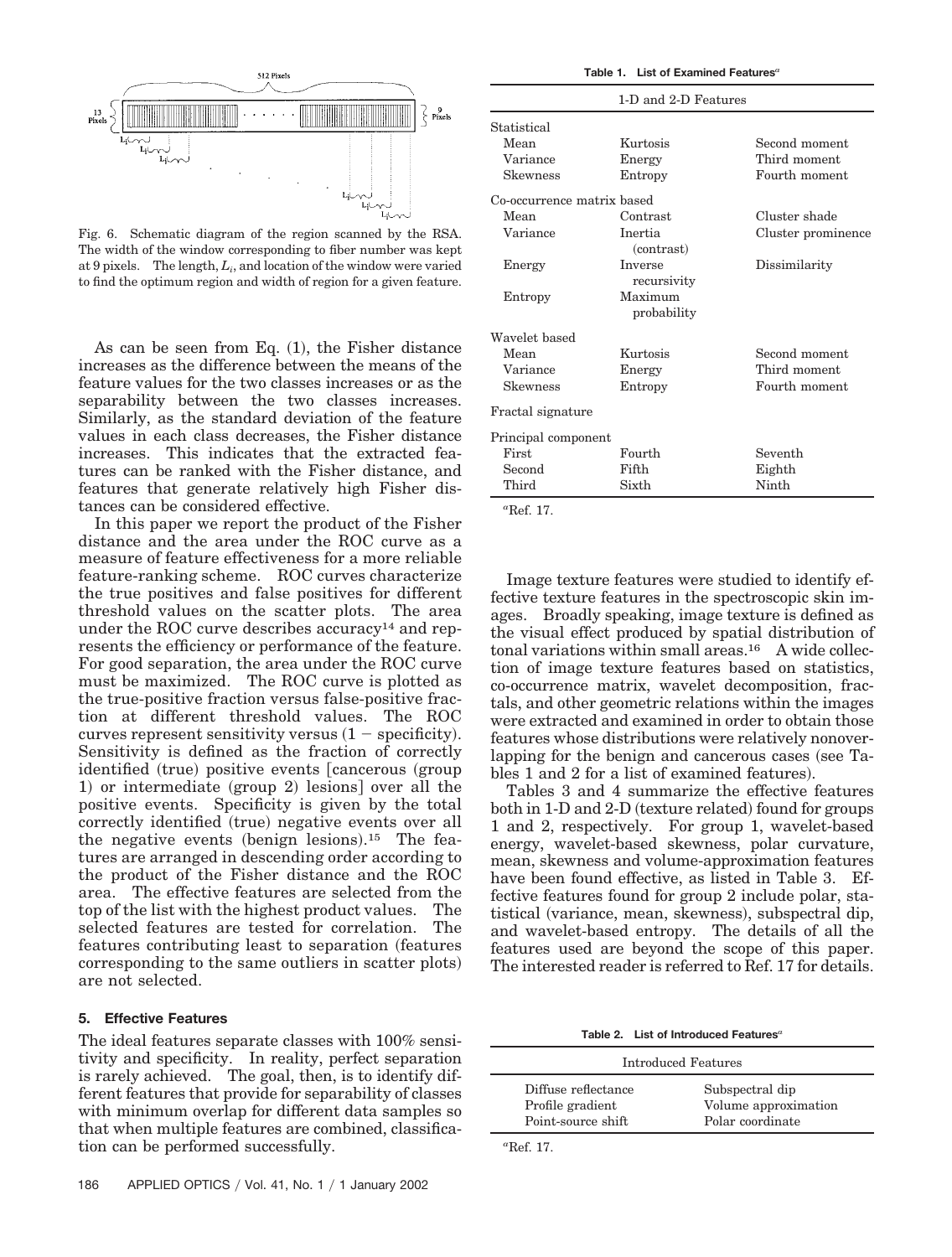|  | Table 3. Effective Features for Group 1 from Which the Classifier Features are Selected |  |  |  |  |  |  |  |  |
|--|-----------------------------------------------------------------------------------------|--|--|--|--|--|--|--|--|
|--|-----------------------------------------------------------------------------------------|--|--|--|--|--|--|--|--|

|                                        | Distinguishing<br>Spectral Region<br>Pixels |        |                 |             |
|----------------------------------------|---------------------------------------------|--------|-----------------|-------------|
| Feature                                | (Wavelength, nm)                            | $FD^a$ | $\text{ROCA}^b$ | $FD * ROCA$ |
| Biorthogonal wavelet energy (H)        | $460 - 505$<br>$(741 - 763)$                | 1.53   | 0.95            | 1.45        |
| Daubechies wavelet skewness (H)        | 340-403<br>$(682 - 713)$                    | 1.52   | 0.94            | 1.43        |
| <b>Skewness</b>                        | $115 - 142$<br>$(574 - 587)$                | 1.53   | 0.90            | 1.38        |
| Polar geometry $(1-D)$ (area, fiber 7) | 275-347<br>$(651 - 686)$                    | 1.47   | 0.83            | 1.22        |
| Mean                                   | 115-142<br>$(574 - 587)$                    | 1.45   | 0.83            | 1.19        |
| Volume approximation                   | 480-498<br>(750, 759)                       | 1.28   | 0.88            | 1.12        |

*a* FD, Fisher distance.

*b* ROCA, ROC curve area.

An overview of the features found effective is provided below.17

# A. Statistical Features

Statistical features include mean (first moment), variance, skewness, kurtosis, energy, and other moments (second, third, and fourth). These statistical attributes are calculated for the entire image, and subimages (image subblocks) for 2-D analysis. The same attributes are computed for the entire spectrum from a particular fiber, or a subregion of a spectrum for 1-D spectral analysis, as well as for spatial curves from multiple fibers at averaged wavelengths for 1-D spatial analysis. The RSA has been used for subimage and subspectral feature computations.

# B. Wavelet-Based Texture Features

Multiresolution wavelet analysis is a recently developed scheme18 that represents data at various scales with different time or spatial resolutions. Singlelevel wavelet transforms have been acquired for each image, generating four subimages, each half in reso-

|                                               | Distinguishing<br>Spectral Region<br>Pixels   |        |                 |             |
|-----------------------------------------------|-----------------------------------------------|--------|-----------------|-------------|
| Feature                                       | (Wavelength, nm)                              | $FD^a$ | $\text{ROCA}^b$ | $FD * ROCA$ |
| Polar statistical (third moment)<br>(fiber 7) | $215 - 251$<br>$(622 - 639)$<br>$(622 - 639)$ | 1.16   | 0.82            | 0.96        |
| Variance (fiber 8)                            | 235-307<br>$(632 - 666)$                      | 1.10   | 0.83            | 0.91        |
| Mean (fiber $6$ )                             | 375-393<br>$(699 - 708)$                      | 1.07   | 0.85            | 0.91        |
| Skewness (fiber 6)                            | $250 - 259$<br>$(639 - 643)$                  | 1.03   | 0.85            | 0.88        |
| Subspectral dip (fiber 6)                     | $160 - 178$<br>$(595 - 604)$                  | 1.01   | 0.82            | 0.83        |
| Wavelet-based entropy                         | 285-384<br>$(656 - 704)$                      | 0.98   | 0.81            | 0.79        |
| Polar statistical (mean) (fiber 5)            | 190-208<br>$(610 - 619)$                      | 1.02   | 0.83            | 0.70        |

**Table 4. Effective Features for Group 2 from Which the Classifier Features Are Selected**

*a* FD, Fisher distance.

*b* ROCA, ROC curve area.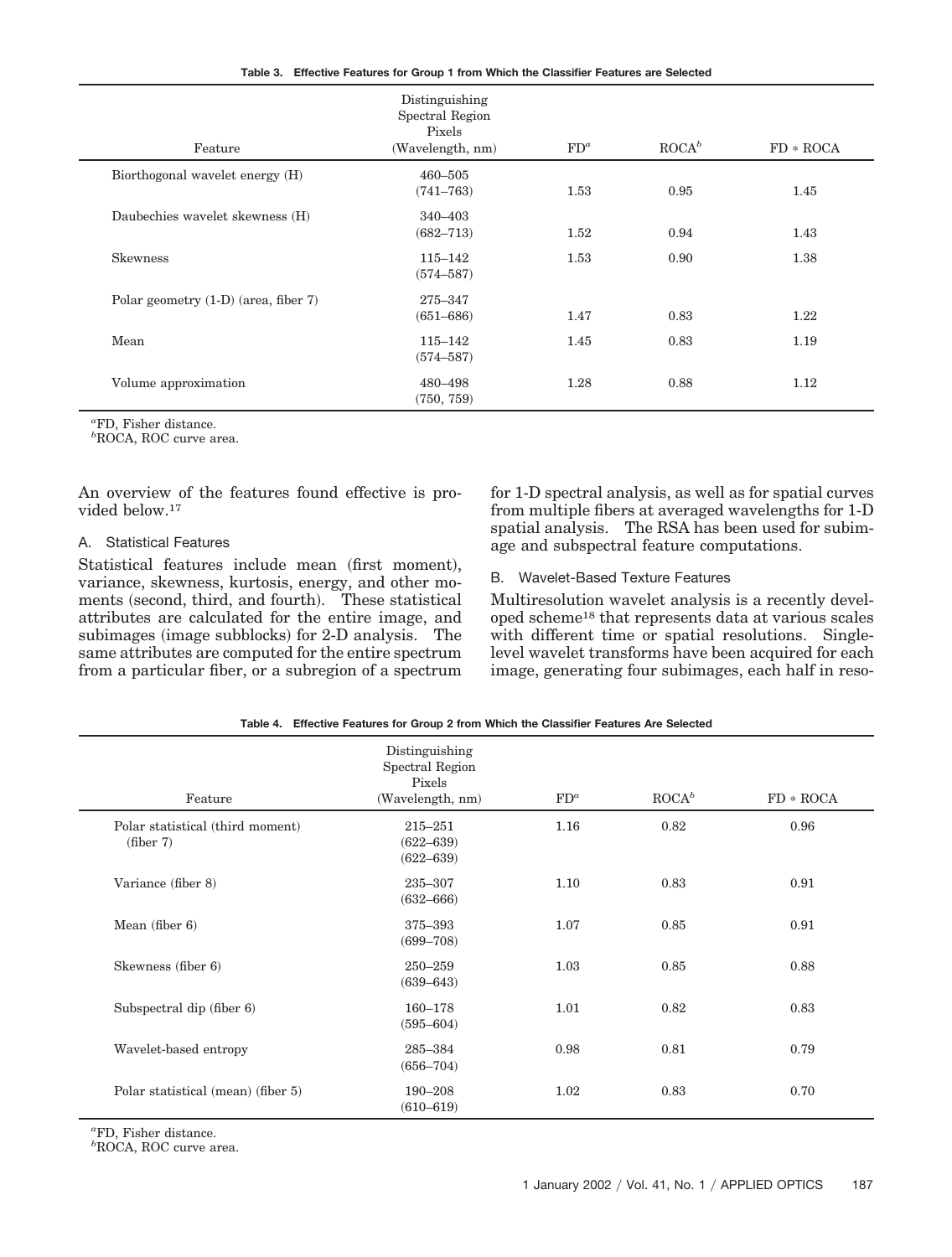lution with respect to the height and width of the original image. These subimages comprise one coarse and three detail subimages. The horizontal  $(H)$ , diagonal  $(D)$ , and vertical  $(V)$  component subimages correspond to the high-frequency part, whereas the coarse component subimage (C) corresponds to the low-frequency part of the image. Statistical features are then computed from each subimage.

In this study various types of wavelets have been investigated, in particular, Daubechies and biorthogonal wavelets. For the data set examined, the mean and energy calculated from the biorthogonal and skewness from the Daubechies horizontal images have produced well-separated features for group 1. Only the wavelet-based energy feature has been found to be an effective feature for group 1 classification, since both the mean and energy features produced the same outlier samples (correlated feature set) in the scatter plots. The entropy from the Daubechies horizontal image has been found to be an effective feature for group 2.

# C. Introduced Features

# *1. Subspectral Dip*

As can be seen from Fig. 4, the benign and the cancerous classes (group 1) contain local differences in their single-fiber spectra. The region around pixels 87–142 corresponding to the wavelength range 560– 587 nm, for example, displays visible differences for the benign and the cancerous classes (see Fig. 4). It was discovered that there is a prominent dip in the spectral information for cancerous lesion images that was absent or not so prominent in the benign lesions. This dip is characterized and used as an effective feature in separating the two classes.

We characterize the dip by first intensity-scaling the region of interest and then finding the best linear fit through scaled region. This method of line approximation is chosen because of its reduced sensitivity to edge and outlier points in the spectrum, which might otherwise adversely affect the subspectral area calculations. The calculated line is then moved by the mean of the scaled curve. We find the area between the best-fit line and the curve by taking the absolute difference between the two lines. The spectral region is characterized for each fiber separately. Scaling brings out the spectral changes in the tested region.

# *2. Volume Approximation*

We calculate this feature by finding the volume under subregional areas, using the same method to characterize the subspectral dip stated in Subsection 5.C.1. In this case, the information from multiple fibers is used to calculate the volume, incorporating the spatial information. The volume is calculated by summation of the area under multiple-fiber spectra. Only the conformational characteristics of the subregional area are necessary for this feature; therefore the subregional pixel values are scaled to 8-bit resolution before the volume is calculated.

#### **6. Classification**

As revealed by the scatter plots, each of these features generated false-negative or false-positive values. Using multiple features as the input to a classifier reduces the sensitivity to single-feature outliers and minimizes the likelihood of such false positives and negatives.

The statistical attributes are applied to the polar curves. Some of the polar-coordinate–based statistical features have produced separable results in image subregions. The RSA is used to find the best spectral regions from individual fibers for a given

Polar coordinates are used to transform the image information from the Cartesian coordinate system. Polar coordinates provide radial and angular information for each intensity point on the Cartesian system, from the center of origin. Polar coordinates are used to amplify the small angular changes in subregions of spectra, hence providing a measure of change within a given region in spectra between classes. Angular representation of a subregion also brings out

#### A. Feature Conditioning

spectral fluctuations.

statistical attribute.

*4. Polar-Coordinate Statistics*

*3. Polar-Coordinate Geometry*

Correlation may exist among the multiple features chosen. We applied feature conditioning to the feature vectors before feeding them into the classifier. Also, feature conditioning further reduces dimensionality of the input feature vector. We achieve feature conditioning by first computing the within and the between scatter matrices,  $S_W$  and  $S_B$ , for different combinations of effective features of Tables 3 and 4. Then the separability measure, *J*, for the effective features is calculated per group as<sup>19</sup>

$$
J = S_W^{-1} S_B. \tag{2}
$$

Computing the eigenvalues and eigenvectors revealed that there is only one prominent eigenvalue when the effective features are linearly combined for both groups; therefore the conditioned feature, **x**\*, is obtained from the most prominent eigenvalue,  $\lambda_1$ , and its corresponding eigenvector,  $v_1$ , as follows:

$$
\mathbf{x}^* = \lambda_1^{-1/2} [v_1]^T (\mathbf{x} - \mu), \tag{3}
$$

where  $v_1$  is a row vector, **x** is the original input feature vector, and  $\mu$  is the overall mean vector.

The scatter plots for the conditioned feature used for classification are displayed in Figs. 7 and 8 for the two groups. The corresponding ROC curves computed from the Gaussian distributions are shown in Fig. 9. The classifier is described next.

### B. Bootstrap-Based Bayes Classifier

In the case of a limited number of samples and observations of these samples, the bootstrap method<sup>20</sup> is used to generate multiple observations, **x**, of the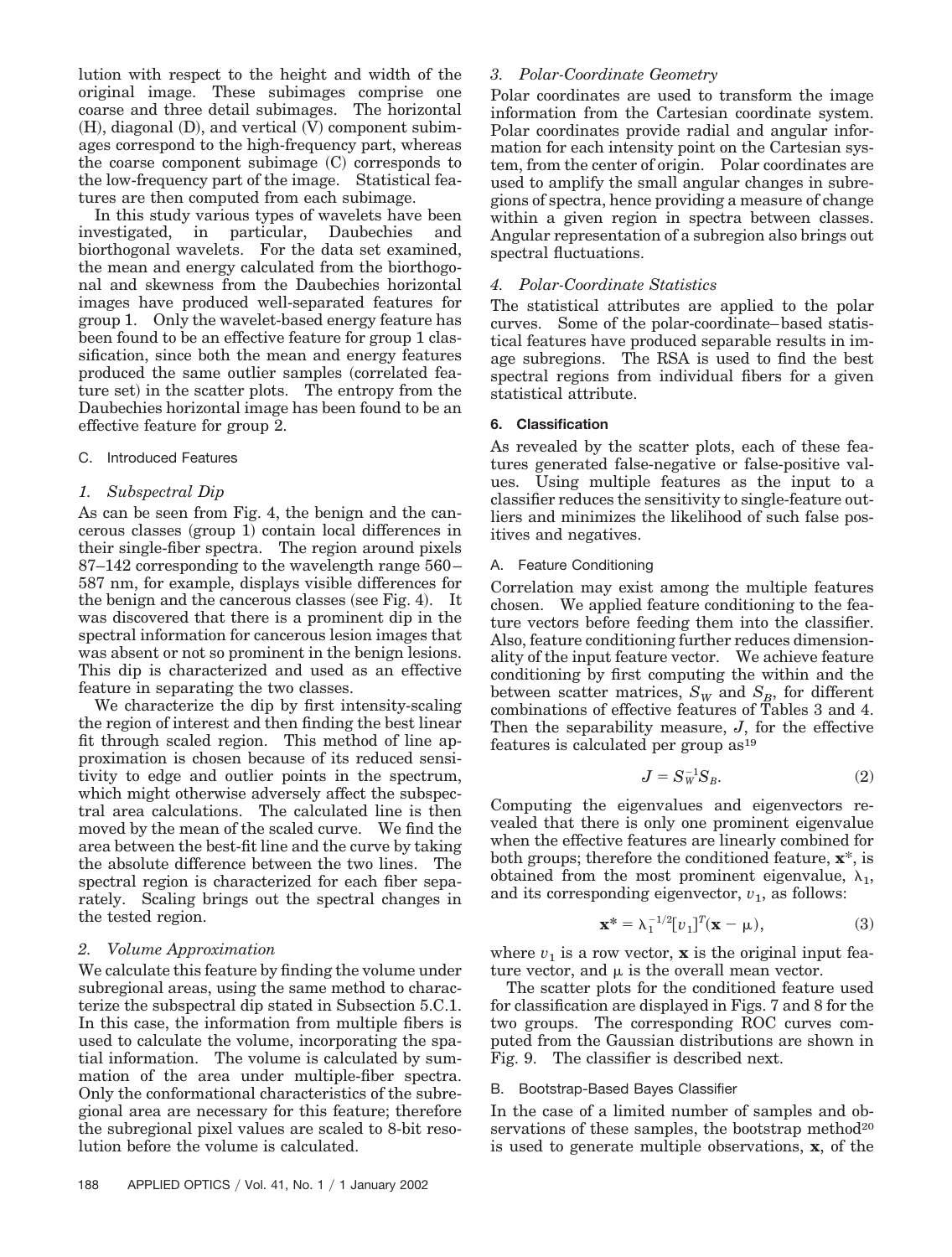

Fig. 7. Scatter plot for the conditioned classifier input feature for group 1.

samples from the original data set. For a parameter,  $\theta_k$ , that is to be estimated, first **B** realizations of bootstrap samples are generated from the original observation by selection of random samples from the original data set with replacement. This means that in the newly generated sets some samples may appear more than once, whereas others may not appear at all.

In the case of Gaussian approximation for the estimated parameter,  $\theta_{\mathbf{k}}$ , the mean vector,  $\mu_{\mathbf{k}}$ , of the estimated parameter is calculated from the bootstrap samples as follows<sup>21</sup>:

$$
\mu_{\mathbf{k}} = \frac{1}{\mathbf{B}} \sum_{\mathbf{b}=1}^{\mathbf{B}} \theta_{\mathbf{k}}^{\mathbf{b}},\tag{4}
$$

where  $\theta_{\mathbf{k}}^{\mathbf{b}}$  is the bootstrap estimation from the **b**th bootstrap-generated sample set. The mean vectors for the estimated parameters (mean and variance) are then used in the Gaussian likelihood function for classification.

The bootstrap estimation of feature parameters



Fig. 8. Scatter plot for the conditioned classifier input feature for group 2.



Fig. 9. ROC curve for the features displayed in Figs. 7 and 8.

has been applied to the effective features listed in Tables 3 and 4, respectively, after feature conditioning. We generated 1000 bootstrap samples for each class separately, using the conditioned features (single input feature). The results did not change when 10,000 bootstrap samples were generated. The mean vector for mean and covariance of the generated samples are computed by Eq.  $(4)$ . For a single feature, the covariance matrix is simply the variance. The distributions for each feature can be obtained by use of the bootstrap estimation for mean and variance and substitution for these values in the Gaussian distribution equation.

The leave-one-out approach has been adopted for classification. With this approach, a feature belonging to a lesion is left out, and bootstrap samples are generated separately for each class with the remaining features. The unknown parameters (mean and variance) are computed for the Gaussian distributions. The classifier is tested with the left-out feature. The classification rate (hit or miss) is recorded. The procedure is repeated by means of reinserting the removed feature, taking out a different lesion feature, and regenerating new bootstrap samples, until all the lesion features have been removed and the classifier tested with all the left-out features. We note that the leave-one-out method provides a pessimistic estimate of the error probability, in that the error calculated by this method is the upper bound for classification error.18 A more optimistic approach to estimating the classification rate (low classification error) would be to use the resubstitution method, in which all the lesions are used in generating bootstrap samples. The unknown parameters are estimated with the generated samples, and the classifier is tested with the original training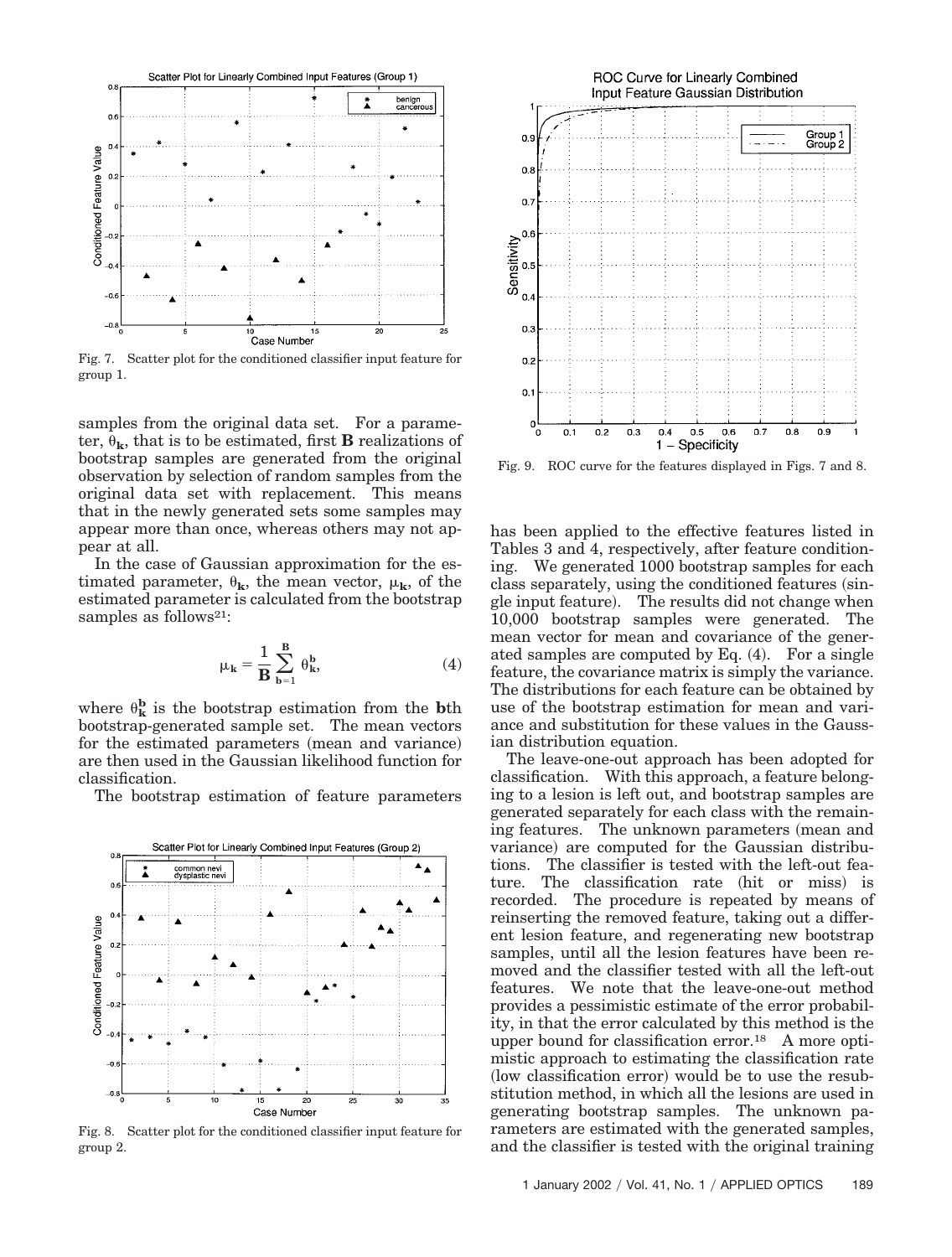**Table 5. Performance of the Bootstrap-Based Classifier Designed for Lesions in Group 1***<sup>a</sup>*

| Number of<br>Input Features | <b>Added Features</b>       | Leave-One-Out<br>Hit Rate (out<br>of $23)$ | Resubstitution<br>Hit Rate (out<br>of $23$ |
|-----------------------------|-----------------------------|--------------------------------------------|--------------------------------------------|
|                             | Biorthogonal wavelet energy | 19                                         | 21                                         |
| 2                           | Daubechies wavelet skewness | 21                                         | 21                                         |
| 3                           | <b>Skewness</b>             | 21                                         | 21                                         |
| 4                           | Polar geometric             | 21                                         | 22                                         |
| đ                           | Mean                        | 22                                         | 22                                         |
| 6                           | Volume approximation        | 22                                         | 22                                         |

*a* The classification rate versus the number of conditioned input features is shown.

features. The resubstitution method constitutes the lower bound for classification error.18 Tables 5 and 6 show the bootstrap-based Bayes classifier performance with different number of input features for groups 1 and 2.

Using the bootstrap-based Bayes classifier with the leave-one-out method, we correctly identified all cancerous lesions (100% sensitivity) for group 1. There was only 1 false positive (1 benign lesion misclassified) in this group. Sensitivity is particularly important in clinical diagnoses so as not to miss any cancerous lesions. In group 2, 32 out of 34 cases were classified correctly, with 1 false positive and 1 false negative. With the resubstitution method, the classifier achieved 100% correct classification rate for group 2 (all benign and cancer-prone skin lesions correctly identified). The same hit rate  $(22 \text{ out of } 23)$ lesions correctly identified) has been reached for group 1. The resubstitution method required fewer input features to generate the best outcome in comparison with the leave-one-out method, as intuitively expected. We note that including more features did not improve the classification outcome. This is primarily due to the reduced effectiveness of the added features.

Table 7 summarizes the procedure to classify unknown lesions as described in this paper.

# **7. Information Conveyed by Features**

The nature of the acquired images and what they represent play a role in determining the extracted features and their effectiveness. The spectral nature of the images collected via multiple fibers suggests that there are particular regions in the images,

or spectra, that provide more information on the lesions than the entire image, since the analysis of the entire image would average out some of the small details present in spectral areas.

Correlating the effective features with the physiological parameters requires a close look at the spectral regions where these features are found to be effective, and the tissue response to light (physiological parameters) at these particular wavelengths. An effective feature reflects how much the corresponding spectral region (wavelengths) and spatial profile (fiber position) in the image differ between and within classes for a given lesion group. An effective feature with a large performance value (product of Fisher distance and ROC area, as adopted in this study) suggests that the compared spectral and spatial regions in the image display distinct variations between classes, and similarities within classes; therefore the effective features help in identifying regions of highest distinction between and lowest distinction within classes. The next task is to look at these spectral regions identified by the features within the image and investigate which physiological responses are known to occur in the found wavelength range for both benign and cancer-prone lesions.

One reason for the success of the subspectral image analysis can be explained by the absorption and scattering properties of the analyzed tissue. These optical properties are affected by the structure, composition, and homogeneity of the tissue at hand. The diffusely reflected spectral light exhibits variations in certain regions of the spectral curves depending on the hemoglobin content, nucleus size within

**Table 6. Performance of the Bootstrap-Based Classifier Designed for Lesions in Group 2***<sup>a</sup>*

| Number of<br>Input Features | <b>Added Features</b>            | Leave-One-Out<br>Hit Rate (out<br>of $34)$ | Resubstitution<br>Hit Rate (out)<br>of $34)$ |
|-----------------------------|----------------------------------|--------------------------------------------|----------------------------------------------|
|                             | Polar statistical (third moment) | 27                                         | 29                                           |
| ີ                           | Variance                         | 27                                         | 29                                           |
| 3                           | Mean                             | 28                                         | 31                                           |
| 4                           | <b>Skewness</b>                  | 32                                         | 32                                           |
| đ                           | Subspectral dip                  | 32                                         | 33                                           |
|                             | Daubechies wavelet entropy       | 32                                         | 34                                           |
|                             |                                  |                                            |                                              |

*a* The classification rate versus the number of conditioned input features is shown.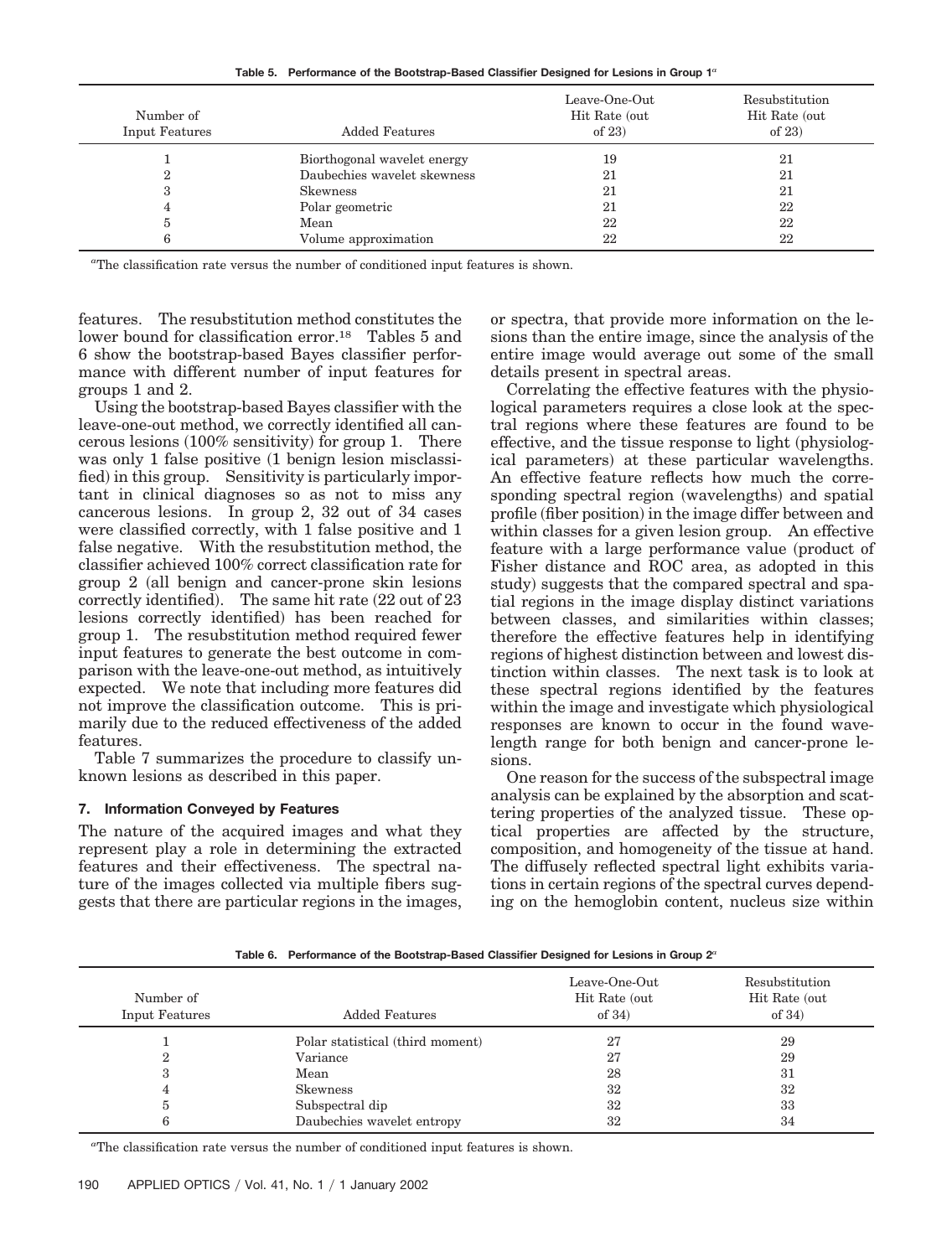**Table 7. Summary of Procedure to Classify Unknown Lesions**

| Step | Procedure                                                                                                                                                                               |
|------|-----------------------------------------------------------------------------------------------------------------------------------------------------------------------------------------|
| 1    | During clinical examination, determine the lesion<br>group (group 1 or group 2).                                                                                                        |
| 2    | Acquire at least three images from the same unknown<br>lesion and neighboring healthy skin. For each mea-                                                                               |
|      | surement, remove and reposition the probe on the<br>lesion at random orientations.                                                                                                      |
| 3    | Apply image calibration against camera and fiber re-<br>sponse.                                                                                                                         |
| 4    | Extract effective features from the unknown images<br>(use the spectral regions and corresponding effective)<br>features listed in Tables 3 and 4 for groups 1 and 2.<br>respectively). |
| 5    | Apply feature conditioning to reduce multiple features<br>to a single feature.                                                                                                          |
| 6    | Classify the image with the one conditioned feature<br>value and the devised classifier for the group.                                                                                  |

the cell, the structure of other microstructures within the cell, as well as the homogeneity and compactness of these structures, which are all known changing parameters in cancerous tissues.12,22 Hemoglobin, for example, has known absorption bands in the visible spectrum that peak at 540 and 576 nm (oxyhemoglobin) and at 555 nm (deoxyhemoglobin).<sup>22</sup> The different hemoglobin-carrying blood content among lesions could explain the spectral dips observed in the diffuse reflectance polarimetric images from carcinoma (cancerous) lesions that were generally absent in the keratosis and wart (benign) lesions. This could further explain the effective features, skewness and mean, in the spectral region 574–587 nm for group 1. Similar explanations could be given to spectral variations in other regions of the collected spectra, considering the dissimilarities in structural and molecular content among benign and cancerous lesions.

Researchers have shown that the direction and orientation at which the light is collected will affect the spectra of diffusely reflected light.23 In fibrous or collagenous structures, for example, muscles, the orientation of the light-collecting probe with respect to the direction of the fibers within the tissue causes variations in the diffusely reflected spectra. Although the lesions are not fibrous in nature, the inhomogeneities within the lesions could explain the variance among the images and, hence, the features collected from the same lesions by means of repositioning and reorienting the light-collecting probe. This area needs further investigation.

In this paper, factors such as age, race, and gender of the patients from whom data were collected were not taken into consideration. Because of the limited number of lesion samples, all the images were grouped together in our analysis. The effects of age, race, and gender on research results in multiple fields are well documented. The melanin pigment attributed to skin color, for example, also has absorption characteristics in the studied visible spectral region and could cause further variations in the collected

images even within the same class (benign or cancerous. Ideally the above factors must be considered and data subgrouped accordingly.

# **8. Conclusions**

Image-processing texture feature extraction provides a computer-based method for separating benign from precancerous skin lesions. Finding effective image features that describe each class most distinctly is one of the most challenging tasks in any imageclassification problem. In this study various features have been extracted from benign (keratoses, warts) and cancerous (carcinomas) skin lesion images in group 1 in one and two dimensions. The same features have been applied on common and dysplastic nevi images of group 2. The analysis technique combines effective features (features that effectively separated the two lesion classes) with an automatic classification algorithm using a bootstrap-based Bayes classifier.

The designed leave-one-out bootstrap-based Bayes classifiers for group 1 and group 2 lesions have achieved classification rates of 95.7% and 94.1%, respectively, identifying 22 out of 23 and 32 out of 34 lesions correctly for the two groups. All cancerous lesions have been correctly identified for group 1 (sensitivity of 100%) with only 1 false positive (specificity of  $93.3\%$ ). For group 2 there were 1 false positive and 1 false negative, reaching a sensitivity of 95.2% and specificity of 92.3% in the identification of common nevi and dysplastic nevi. The resubstitution method has produced more-optimistic results with 100% correct classification for group 2. The hit rate for group 1 has not improved with the resubstitution method; however, the same results have been obtained with a lower number of input features in comparison with the leave-one-out method.

The results are encouraging for the development of a noninvasive skin lesion classification system that dermatologists could use as an electronic second opinion in clinical settings. This research has identified effective features that could be used with the current images. More images need to be acquired and added to the current database to increase the confidence of the findings.

This research has been supported by the Texas A&M University Interdisciplinary Research Initiative and by a grant from the U.S. Department of Education. Institutional Review Board (IRB) approval was obtained for collecting skin images from patients at the University of Texas MD Anderson Cancer Center, Houston, Texas (IRB TAMU 2000-207. We thank the patients for their participation in this research.

# **References**

- 1. *Statistical Abstract of the United States 1998* (U.S. Census Bureau, Washington, D.C., 1998, Table 239, p. 152.
- 2. R. T. Greenlee, T. Murray, S. Bolden, and P. A. Wingo, "Cancer statistics, 2000," CA Cancer J. Clin. **50,** 7–33 (2000).
- 3. S. P. Stratton, R. T. Dorr, and D. S. Alberts, "The state-of-the-